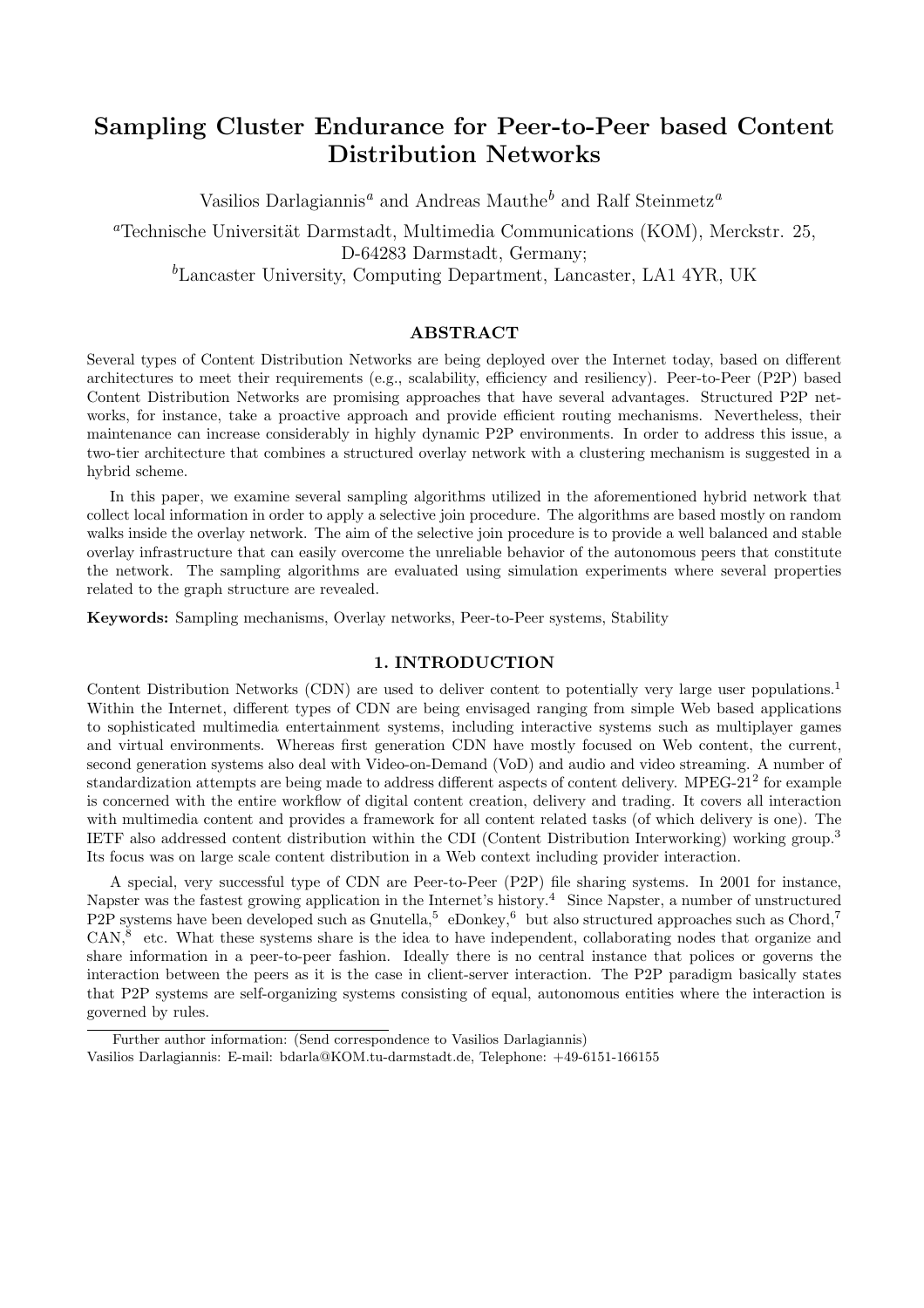This paradigm can be applied to a multitude of structures and systems. Apart from file sharing, P2P mechanisms are also proposed for media (mainly video) streaming. $9-12$  Here, the focus is on the streaming of media from multiple senders to one receiver exploiting certain media properties (e.g., layered video coding). P2P structures are also being used for the transmission of media to multiple receivers, as in the case of application level multicast. A single tree approach is for instance taken in  $PeerCost^{13}$  and SpreadIT.<sup>14</sup> In order to achieve better load balancing and improve resilience to node failures, multiple multicast trees are employed in the case of P2PCast<sup>15</sup> and SplitStream.<sup>16</sup> Other questions that are being addressed in the context of P2P based content distribution networks is the replication of files on a large set of peers. This has been labeled Quality of Availability  $(QoA)$  and defines a metric for the availability of certain content items within the system.<sup>17</sup> BitTorrent<sup>18</sup> is one of the most popular systems using replication on a wider scale. Though, it uses a central instance (i.e., a web-service to redirect the client to the tracker) the exchange and organization of content is essentially P2P. FastReplica<sup>19</sup> is another replication system for large scale replication that uses a central instance (comparable to the control of surrogate servers in the case of CDI).

The problem most P2P based CDN encounter is the multitude of requirements placed on them. Hence, a number of solutions are very restricted in their approach concentrating on a (sub-)set of the critical requirements. However, this only provides a solution for specific cases and thus, they cannot be applied more widely. In order to build more generic CDN infrastructures based on P2P principles that maintain the advantages of P2P (such as flexibility and dynamicity), it is necessary to take certain requirements into account. Such a system has to be, for instance, able to cope with the inherent heterogeneity of peers since a common denominator approach would make it very inefficient. Further, it has to provide scalability, be incrementally expandable and dependable in its service. It should also balance the load of requests in a way that no hot-spots occur. The aim is to develop principles and methods that can be used to build P2P based content infrastructures that can be used in a multitude of environments and cases. Eventually, the goal is to create a generic infrastructure that can support all kinds of multimedia applications, including content production and delivery networks, interactive multimedia applications, multiplayer games, etc.

This paper elaborates on a particular issue in designing overlay networks, the network stability issue. Since peers are autonomous entities, they dynamically participate in the constructed network by joining and leaving. In fact, several empirical observations of the uptime distribution  $(c.f.^{20, 21})$  indicate that the majority of peers do not stay connected for long time periods. Therefore, structured approaches utilizing proactive mechanisms in order to provide efficient routing mechanisms, require significant signaling to maintain the targeted topology and update the indexing data on the advertised content. The required information exchanged in this process can be further increased if the proactive design of the system replicates the content, too. Omicron<sup>22</sup> addresses this issue with a two-tier architecture combining a structured approach with a clustering mechanism. Omicron constructs clusters of peers that (as a set) form reliable components to develop a stable structured overlay. In order to do so, new peers perform a selective join mechanism, so that the resulting joint reliability of each cluster is above a minimum threshold. The joint reliability of a cluster is called endurance to reflect the differences from single peer reliability and network stability. The selective join mechanism is based on random sampling of a subset of clusters in order to decide which one is the weakest. Several algorithms have been investigated in order to evaluate their performance on cluster coverage and the related properties.

Stable P2P networks provide the required infrastructure for different kinds of CDN to operate efficiently. Omicron's design provides the additional aforementioned requirements, such as being scalable, incrementally expandable and dependable, providing evenly distributed workload properties, dealing adaptively with potential hot-spots, supporting heterogeneous populations, etc.

This paper is organized as follows: In Section 2 an overview of the Omicron network is provided focusing on the graph structure, the clustering mechanism and the resulting architecture. The network management mechanism dealing with peers joining the network is discussed in Section 3. The investigated sampling algorithms are provided in Section 4 and the related simulation results are given in Section 5. Finally, Section 6 summarizes the paper and gives an outlook for the future.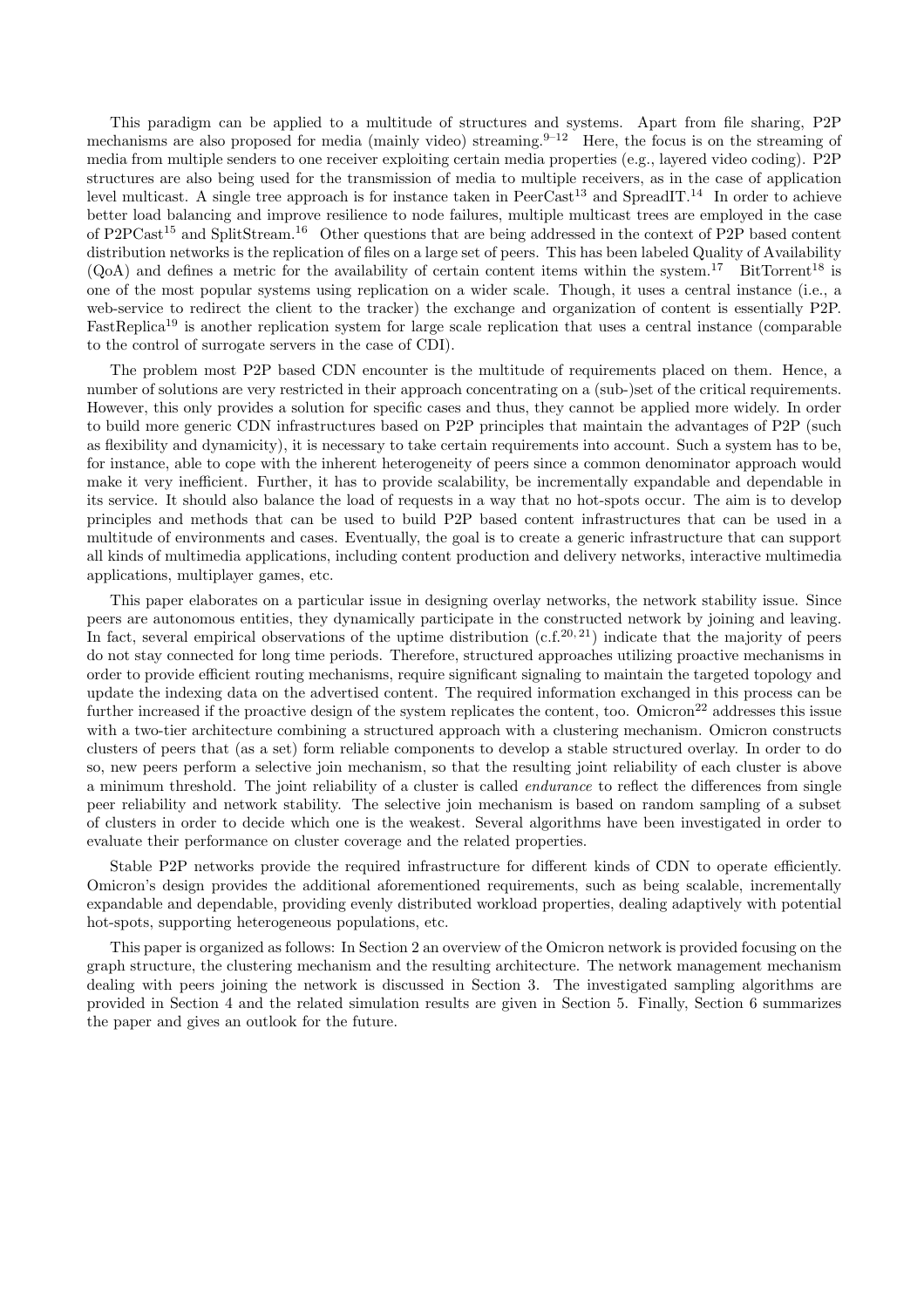## 2. OMICRON

Omicron (Organized Maintenance, Indexing, Caching and Routing for Overlay Networks) is a P2P overlay network aiming to address issues of heterogeneous, large-scale and dynamic P2P environments. Its hybrid, two-tier, DHT-based approach makes it highly adaptable to a large range of applications. Omicron deals with a number of conflicting requirements, such as scalability, efficiency, robustness, heterogeneity and load balance. Issues to consider in this context are:

Topology. The rational in Omicron's approach is to reduce the high maintenance cost by having a small and fixed node degree, thus, requiring small and fixed size routing tables (at least for the majority of peers), while still performing lookup operations at low costs. For this reason the usage of appropriate graph structures (such as de Bruijn graphs,  $23$  which are further discussed in Section 2.1) is suggested. However, while the small fixed node degree reduces the operational cost, it causes robustness problems.

Clustering mechanism. To address the robustness issue, clusters of peers are formed with certain requirements on their endurance. The clustering mechanism is described in deeper detail in Section 2.2.

Roles. A unique feature of Omicron is the integrated specialization mechanism that assigns particular roles to peers based on their physical capabilities and user behavior. The specialization mechanism provides the means to deal with peer heterogeneity. This scheme fits the contribution of each node to its resource capabilities and aims at the maximization of the cluster efficiency by providing appropriate incentives to peers to take a certain role. As it can be observed from Omicron's name, four different core roles have been identified: Maintainers (M), Indexers (I), Cachers (C) and Routers  $(R)$ . Maintainers are responsible to maintain the overlay network topology, while Indexers handle the relevant indexing structures. Routers forward the queries towards their logical destination and Cachers reduce the overall routing workload by providing replies to popular queries. Roles are additively assigned, meaning that peers do not remove their older roles as they get new ones.

Identification scheme. A dual identification scheme has been introduced for Omicron with a number of advantages. Clusters are assigned a Globally Unique IDentifier (GUID) that is used to route requests over the network. Advertised items are assigned a GUID and are located at the clusters whose GUID matches best. Moreover, peers are assigned their own GUID to trace their actions in the system.

#### 2.1. de Bruijn Digraphs

Directed graphs (digraphs) have been extensively used in interconnection networks for parallel and distributed systems design  $(cf.^{24}, ^{25})$ . Digraphs received special attention from the research community aiming to solve the problem of the so-called  $(k, D)$  digraph problem, <sup>26</sup> where the goal is to maximize the number of vertices (order) N in a digraph of maximum out-degree  $k$  and diameter  $D$ . Some general bounds relating the order, the degree and the diameter of a graph are provided by the well-known Moore bound.<sup>27</sup> Assume a graph with node degree k and diameter D; then the maximum number of nodes (graph order) that may populate this graph is given by Equation 1:

$$
N \le 1 + k + k^2 + \ldots + k^D = \frac{k^{D+1} - 1}{k - 1}.
$$
\n<sup>(1)</sup>

Interestingly, the Moore bound is not achievable for any non-trivial graph.<sup>27</sup> Nevertheless, in the context of P2P networks, it is more useful to reformulate Equation 1 in a way that provides a lower bound for the graph diameter  $(D_M)$ , given the node degree and the graph order<sup>28</sup>:

$$
D_M = \lceil \log_k(N(k-1)+1) \rceil - 1 \le D. \tag{2}
$$

The *average distance*  $(\mu_D)$  among the nodes of a graph may also be bounded by the following inequality<sup>29</sup> (which is approximated by Loguinov et  $el.^{30}$ :

$$
D_M - \frac{k(k^{D_M} - 1)}{N(k - 1)^2} + \frac{D_M}{N(k - 1)} \approx D_M - \frac{1}{k - 1} \le \mu_D.
$$
\n(3)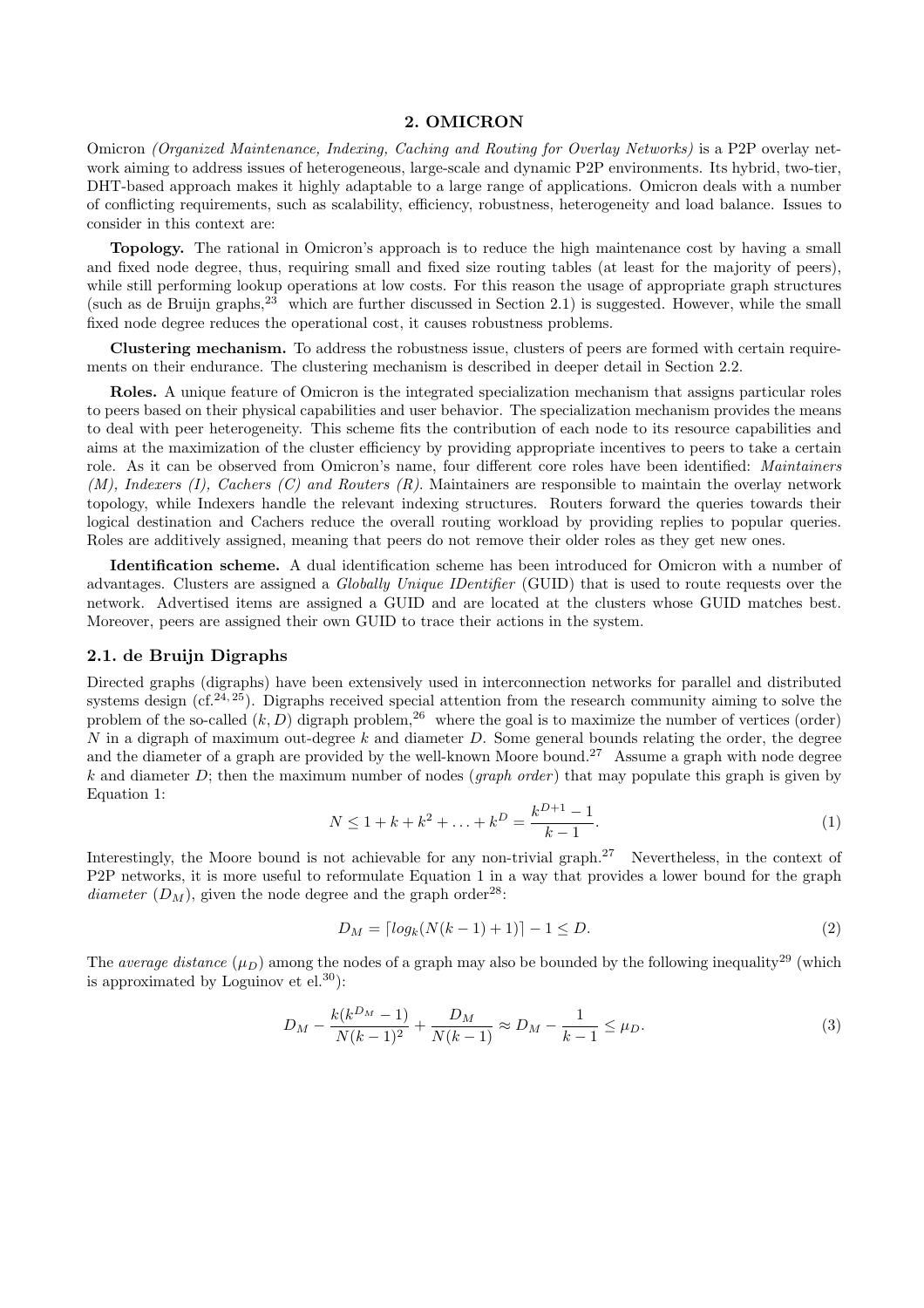An interesting class of digraphs is the so-called lexicographic digraph class,<sup>31</sup> which includes the de Bruijn and Kautz digraphs<sup>∗</sup>. de Bruijn digraphs have asymptotically optimal graph diameter and average node distance.<sup>30</sup> Thereby, they are employed in the design of our work. Figure 1 shows a directed de  $Bruijn(2,3)$  graph denoting a graph with a maximum out-degree of 2, where the diameter length is 3 and the graph order is 8. For graphs with fixed out-degree of 2 the maximum number of nodes<sup>†</sup> is always limited by  $2^D$ . The graph contains  $2^{D+1}$  directed edges in this case. Each node is represented by string of length  $D (D = 3$  in this example). Every character of the string can take k different values  $(2 \text{ in this example})$ . In the general case each node is represented by a string such as  $u_1u_2...u_D$ . The connections between the nodes follow a simple left shift operation from node  $u_1(u_2...u_D)$ to node  $(u_2...u_D)u_x$ , where  $u_x$  can take one of the possible values of the characters  $(0, k - 1)$ . The solid lines in the figure denote links where the '0' character is shifted in, while the dotted lines denote links where the '1' character is shifted in.



Figure 1. Directed de Bruijn(2, 3) graph.

de Bruijn graphs have been suggested to model the topology of several P2P systems, however, we exploited them in an innovative way. Considerable examples of P2P systems that use de Bruijn graphs are Koorde,  $32$ D2B<sup>33</sup> and Optimal Diameter Routing Infrastructure (ODRI).<sup>30</sup>

## 2.2. Clustering

Clusters have been introduced into the design of P2P systems in a variety of approaches. JXTA defines the concept of PeerGroups<sup>34</sup> to provide service compatibility and to decompose the large number of peers into more manageable groups. Further,  $SHARK^{35}$  cluster peers based on the common interests of users. Also, Considine<sup>36</sup> proposes multiple cluster-based overlays for Chord. The cluster construction in the latter proposal is based on network proximity metrics aiming to reduce the end-to-end latency. Furthermore, even hierarchical approaches like eDonkey and KaZaA might be considered as clustering approaches<sup> $‡ to a certain extent, where normal$ peers are clustered around the super-peers. The purpose of this "clustering" is to transform the costly all-to-all communication pattern into a more efficient scheme. However, by doing so it introduces additional load-balancing concerns. In fact, this is a more general issue that appears in every acyclic hierarchical organization (i.e., tree-like organization). Thus, the cluster organization must be restricted to non acyclic structures in order to provide even distribution of responsibilities.

A desirable property of each overlay network is acquiring a topology that remains as stable as possible over the time and minimize the related required communication cost to maintain the targeted structure. However, in highly dynamic P2P systems that consist of unreliable peers, the desirable stability cannot be attained. This is the most crucial motivating factor for introducing the concept of clusters in the architectural design of the Omicron overlay network. Clusters can be considered as an essential abstraction, which can be used to absorb

<sup>∗</sup>de Bruijn graphs are less dense than Kautz graphs but they are more flexible since they do not have any limitations on the sequence of the represented symbols in every node.

<sup>&</sup>lt;sup>†</sup>The Moore bound determines always maximum upper bounds on the size of the graphs that are not reachable for non-trivial cases.

<sup>‡</sup>The calculated clustering coefficient for these networks is relatively high.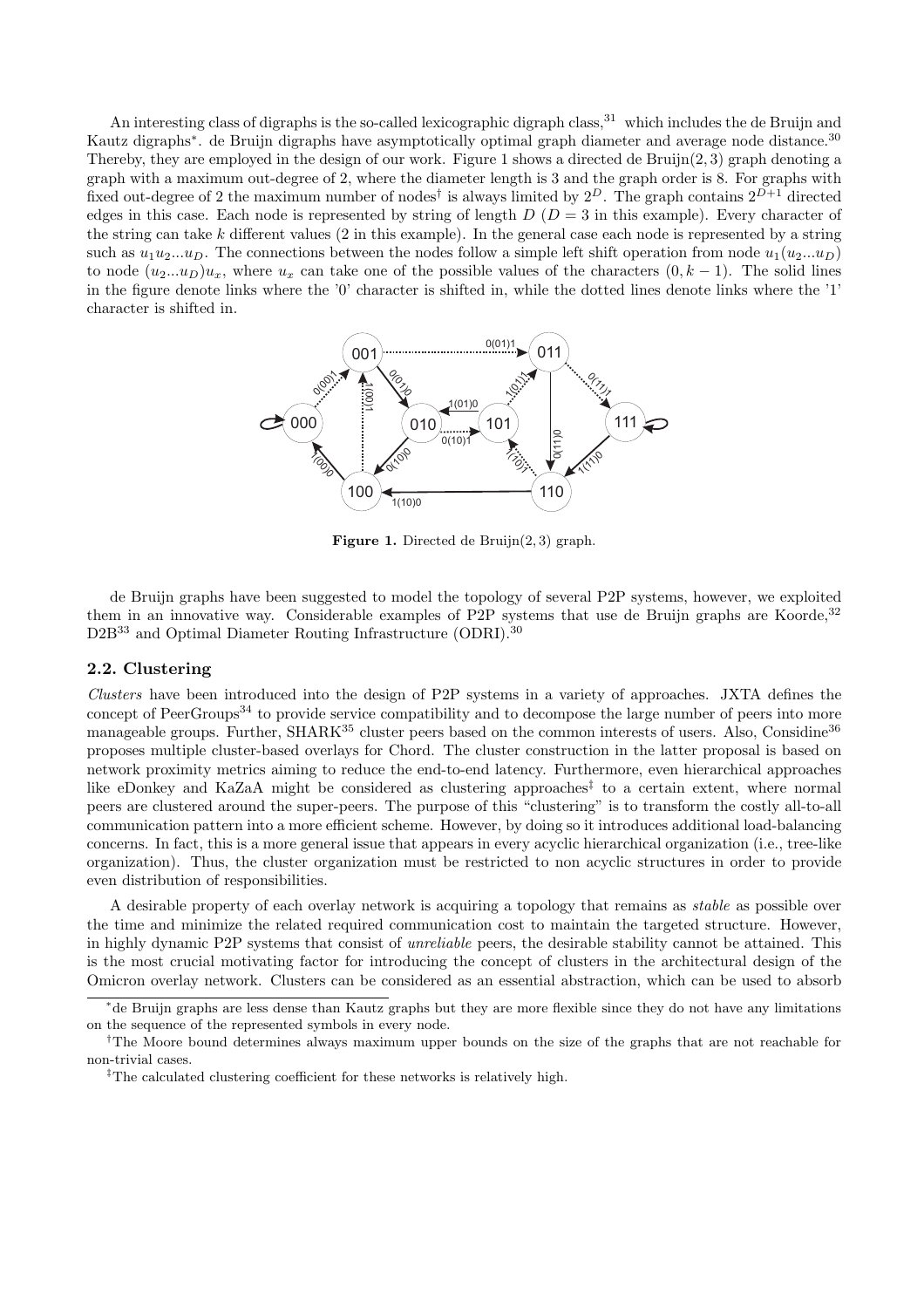the high peer attrition rate and accomplish high network stability. They can be considered as an equivalent mechanism to the suspensions used in vehicles to absorb shocks from the terrain. In order to make more clear the involved concepts, it is required to define *peer reliability, network stability* and *cluster endurance*. We define network stability as follows:

DEFINITION 2.1. Network stability  $S_N(t)$  is the probability that the topology of the network remains unmodified until some time t.

A definition for peer reliability is given below.

DEFINITION 2.2. Peer reliability  $R_P(t)$  is the probability that the peer remains connected until some time t.

Assuming that the lifespan of a peer is modeled with the random variable  $X$ , then the reliability of the peer is given by:

$$
R_P(t) = Pr\{X > t\} = 1 - F(t). \tag{4}
$$

where  $F(t)$  is the CDF (cumulative distribution function) of peer's lifetime.

On the other hand, a cluster is a virtual entity composed by several peers. We define the endurance of a cluster as follows:

DEFINITION 2.3. Cluster endurance  $E_C(t)$  is the probability that at least one peer of the cluster will remain connected until some time t.

The endurance of clusters is calculated by the following equation.

$$
E_C(t) = 1 - \prod_{i=1}^{K} (1 - F_i(t)),
$$
\n(5)

where K is the size of the cluster and  $F_i(t)$  is the CDF of the *i*th peer in the cluster.

Clustering algorithms aim mainly at "partitioning items into dissimilar groups of similar items". They require the definition of a metric to estimate the similarity of the items in order to perform the partitioning procedure. Since an overlay network is a virtual network, there is a lot of freedom in defining the optimal partitioning metric. In the context of P2P overlay networks, the similarity of the peers forming an individual cluster is that all the members are responsible for the same part of the *address space*, which does not necessarily define a meaningful metric for assigning peers to clusters. Therefore, the proposed clustering algorithm requires criteria other than the usual similarity metrics. The key factors that motivate the construction/deconstruction of clusters are the following:

- Clusters should fulfill the endurance requirements.
- Clusters should have the smallest possible size in order to reduce the intra-cluster communication complexity.
- Clusters should be divided when it is possible to create  $d$  other endurable clusters, where  $d$  is the degree of the employed de Bruijn graph. Selective division should be applied to maximize the endurance of each new cluster.
- Clusters should be merged when their estimated endurance is lower than a predefined endurance threshold.

Moreover, a hysteresis-based mechanism is required to avoid oscillations in splitting and merging clusters. In order to describe the membership of peers in the clusters the ClusterMap concept has been used. A ClusterMap includes the peers participating in a cluster. ClusterMaps may be realized as tables collecting entries for each member peer. Every entry may hold information about peers' GUID, their role in the system, the observed reliability and other useful information that could be used by every peer of a cluster to effectively construct its local routing table. In fact, ClusterMaps are supersets of Routing Tables, including the potential peers of clusters that may become neighbors of a particular peer. ClusterMaps are periodically disseminated to neighbor clusters as well as the cluster itself.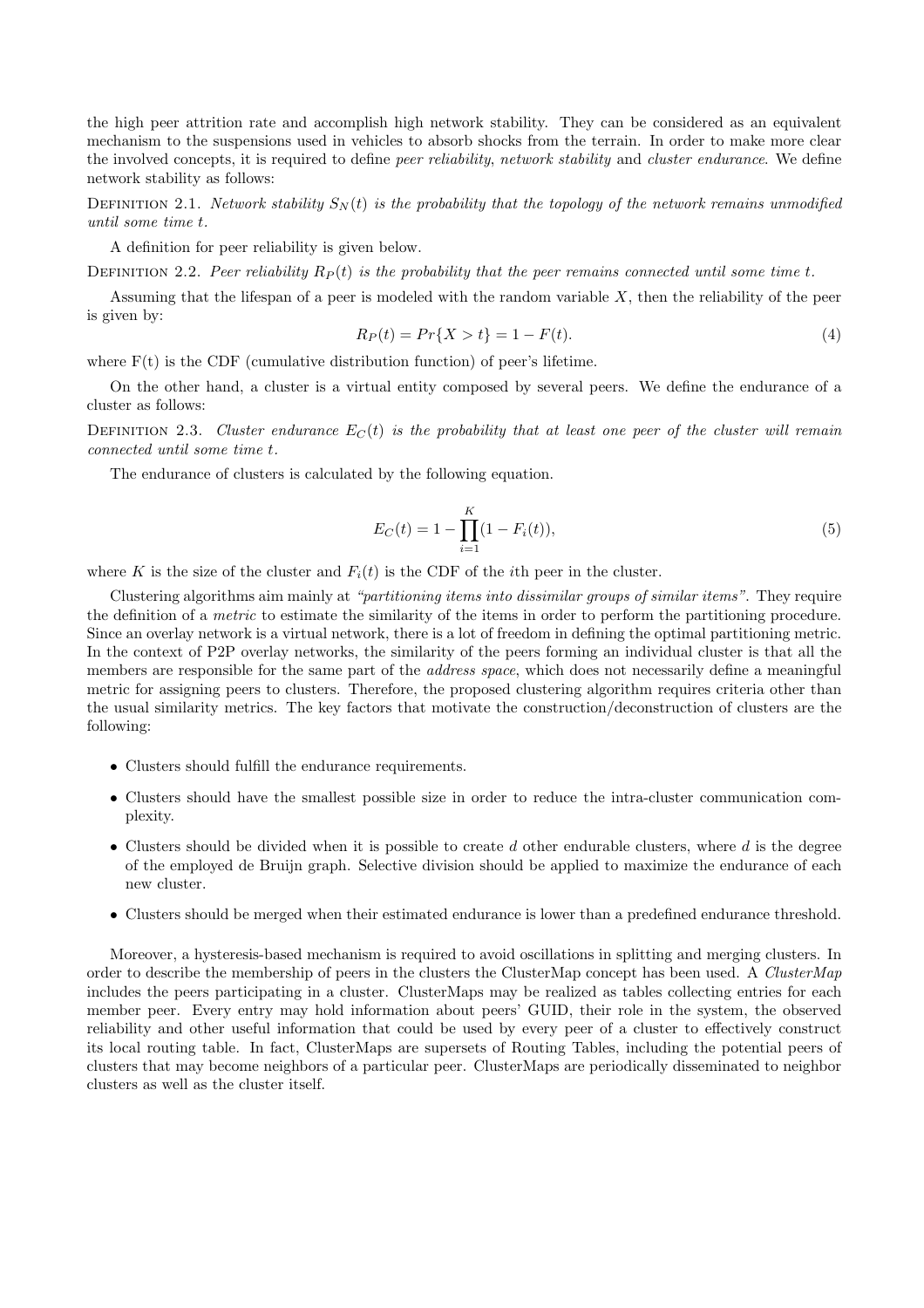## 2.3. Two-tier Network Architecture

The suggested two-tier network architecture is a major step towards accomplishing the fulfillment of the targeted requirements. It enables the effective usage of de Bruijn graphs by successfully addressing their shortcomings. In fact, the successful "marriage" of two different topology design techniques (in a combination of a tightly structured macro level and a loosely structured micro level) provides a hybrid architecture with several advantages.

- 1. Tightly structured macro level. Adopting the topological characteristics of de Bruijn graphs, the macro level is highly symmetrical enabling simple routing mechanisms. Composed of endurable components, it results in a relatively stable topology with small diameter and fixed node degree.
- 2. Loosely structured micro level. On the other hand, the micro level provides the desirable characteristics to the macro level by following a more loosely structured topology with a great degree of freedom in the neighbor selection. This freedom may be invested on regulating and achieving a finer load balance, offering an effective mechanism to handle potential *hot spots* in the network traffic. Moreover, *locality-aware* neighbor selection may be used to maximize the matching of the virtual overlay network to the underlying physical network. Finally, redundancy may be developed in this micro level supplying seamlessly faulttolerance to the macro level.

An example of the hybrid topology is illustrated in Figure 2. The structured macro level is a de Bruijn $(2, 3)$ digraph. Two nodes (representing peer clusters) are "magnified" to expose the micro level connectivity pattern between them. Two different connection types are shown: inter-cluster connections and intra-cluster connections.



Figure 2. Omicron Overlay Network

## 3. OVERLAY NETWORK MANAGEMENT

In the resulting two-tier architecture, two entities are used to construct the network topology: individual peers and clusters of peers. Thereby, a set of efficient procedures need to be defined to handle the dynamic participation of the peers in the system and the resulting consequences in both the endurance and the maintenance cost of clusters. Three crucial requirements are driving the developed solutions: dependability, load-balance and efficiency.

When new peers request to join an Omicron-based P2P system, Maintainers perform a number of operations in order to place the new peers in the network. The purpose of their actions is to achieve a well balanced topology where clusters have sufficient endurance and the total workload is minimized and well distributed.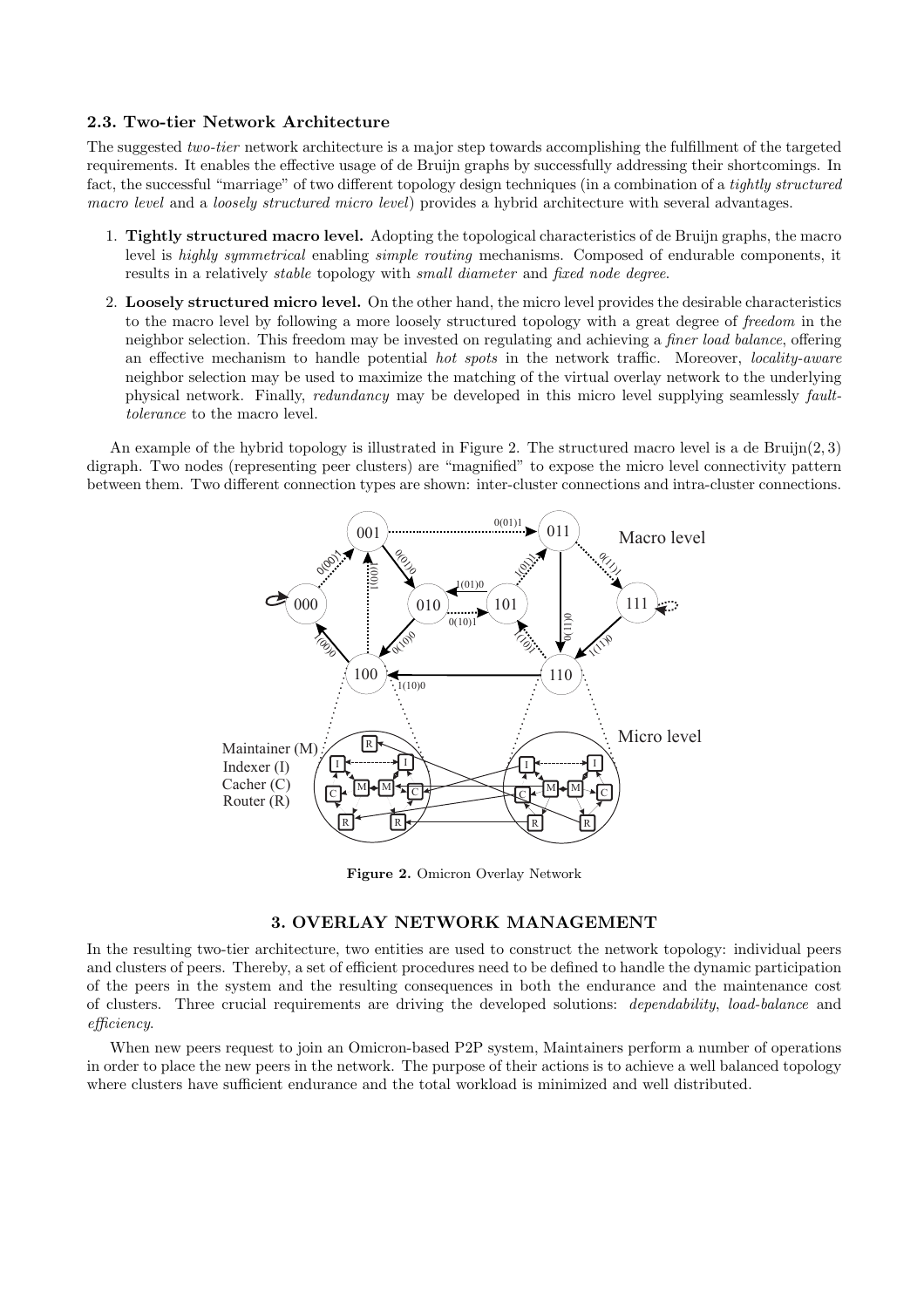Obviously, the optimal selection can be made when the endurance of every cluster of the network is globally known. However, such a solution raises scalability issues as the size of the network increases considerably. Therefore, an alternative approach has been investigated where Maintainers perform a random walk collecting the endurance of each cluster in the path in order to decide which one is the best selection to direct the new peer to.

More particularly, a variety of bootstrap phases may be assumed, providing an initial online peer  $P<sub>Y</sub>$  that triggers the mechanism to accept the newly joining peer  $P_X$ . Without loss of generality it can be assumed that  $P_Y$  has been assigned the Maintainer role (otherwise the request has to be simply redirected to another peer  $P'_Y$ of the same cluster that has been assigned the Maintainer role).

Upon the reception of the joining request  $P<sub>Y</sub>$  triggers a sampling procedure using an inter-cluster random walk. It contacts a Maintainer  $P_Z$  of a randomly selected neighbor cluster, which is recursively repeating this step making a random walk of length  $w = \alpha \cdot log(C_S)$ , where  $C_S$  is the number of clusters in the system and  $\alpha$  is a weight. It should be noted that  $w$  is asymptotically equal to the diameter of the inter-cluster overlay network. The goal of the procedure is to equally distribute the new peers in the deployed clusters considering the internal state of each cluster, i.e., its endurance and its size. By performing a random walk of length at least equal to the diameter of the network, every cluster has a probability of being included in the sampling procedure of each join request. Moreover, having a logarithmic number of samples provides a fairly good approximation of collecting the state of all clusters, which would have been very costly in terms of communication traffic. Thus, the selected approach can provide a well-balanced outcome with a low cost.

After performing the sampling procedure with the random walk, the appropriate cluster is selected. In this phase, a newly joined peer is considered unreliable and it is merely assigned the Router (and optionally the Cacher) role. Thus, the selected cluster is the one with the least number of unreliable peers so that the load for the Maintainers of the clusters is fairly equal. The Maintainer of the lastly visited cluster included in the random walk indicates to the newly joined peer the selected cluster of which it should become member of (via an Accept message). Afterwards,  $P_X$  is asking the provided maintainer of the target cluster to connect and become a cluster member. As a reply, the Maintainer provides updated ClusterMap structures of the cluster itself and the neighbor clusters so that the  $P_X$  can correctly build its routing table.



Figure 3. Join sequence diagram.

The whole process is illustrated in Figure 3 by a sequence diagram. Peer  $P_Z$  represents the Maintainers that participate in the sampling random walk. The selected Maintainer receives the Connect message and replies by providing the necessary ClusterMap structures. A further issue related to the network management is the way the structured macro level expands or shrinks in order to fit to the network size. For this purpose, a decentralized algorithm to split and merge the clusters is described in.<sup>22</sup> Moreover, a similar random walk mechanism may be applied when peers are becoming reliable enough to be assigned more critical roles (i.e., Indexers and Maintainers).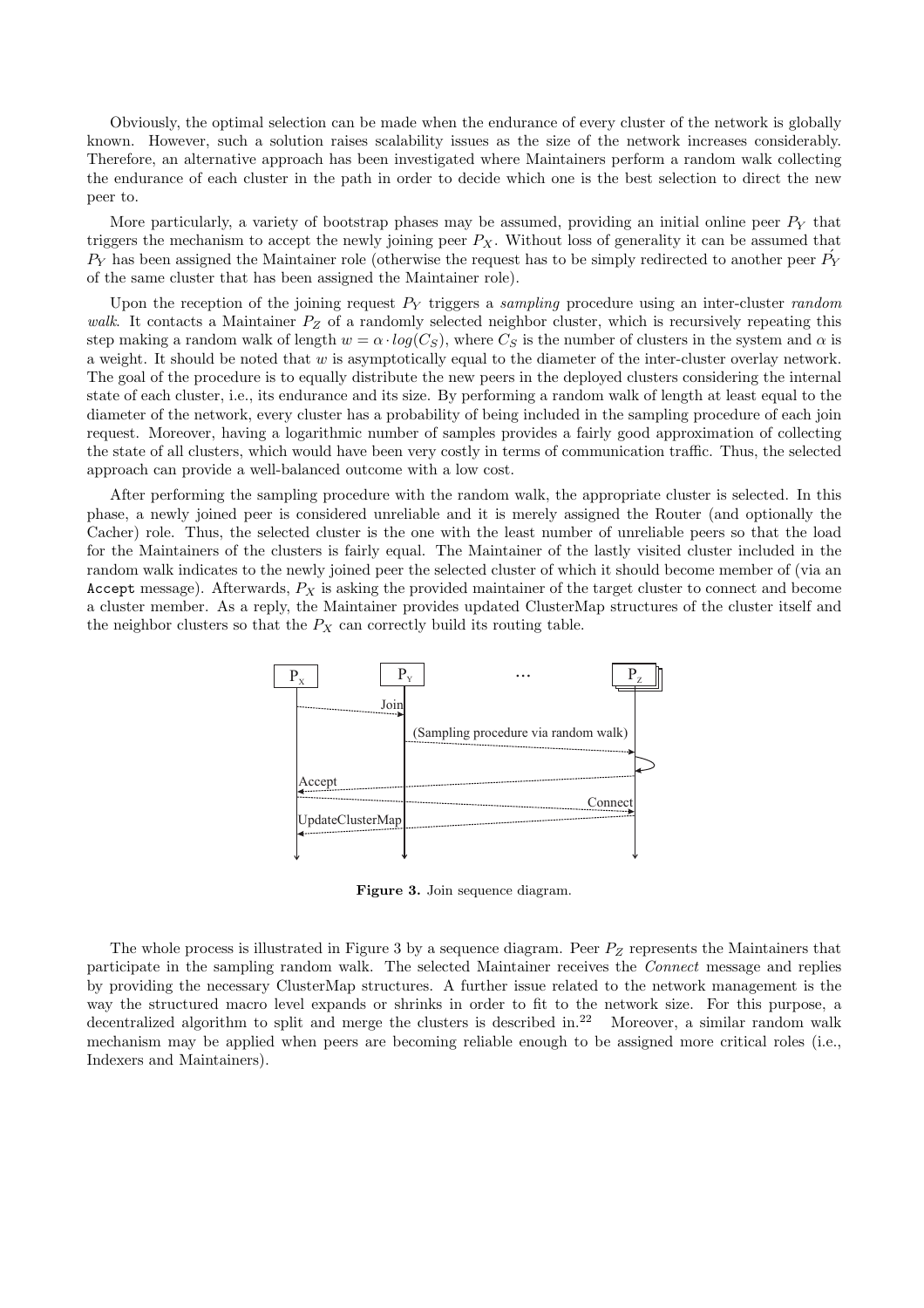## 4. INVESTIGATED SAMPLING ALGORITHMS

In this section, we describe four different algorithms to accomplish effective cluster coverage at low cost. Three of them are probabilistic and one is deterministic. All algorithms start randomly at any peer, assuming that new peers randomly select their first contact to send the requests to. Even if the employed bootstrap phase does not comply with this assumption, it can be easily achieved by performing an additional random walk before the sampling phase begins.

## 4.1. Probabilistic Algorithms

The probabilistic algorithms differ both in length and neighbor selection policy. Their description is provided in the following list.

- 1. Random destination. This algorithm starts from any random peer, which randomly selects the final destination. This has the advantage of simplicity since it does not differ from a typical query routing procedure. However, the number of covered clusters is equal to the average query length. Therefore, the average random walk length is given by Equation 3, which is shorter than the network diameter. The achieved cluster coverage is very similar to the assigned routing workload.<sup>37</sup>
- 2. Short random walk. This algorithm starts from any random peer by randomly selecting only the next peer to follow among the neighbors found in the routing table. The procedure is recursively applied until a random walk of length equal to the diameter  $D$  of the network is reached. This algorithm has the advantages of (i) equal length random walks and (ii) better coverage distribution than the previous algorithm since seldom reached clusters are more likely to be visited. However, its implementation is more complex. It requires a non-oblivious routing mechanism to avoid cycles in the random walk. Clusters should be visited only once.
- 3. Long random walk. This algorithm is very similar to the previous one. The only difference is that the required length of the random walk must be twice the length of the diameter  $(2 \cdot D)$ . It is expected that the longer random walk combined with the cycle avoidance restriction will provide a much better cluster coverage. The disadvantage of this algorithm is that it costs twice as much as the short random walk.

## 4.2. Deterministic R-Shift Algorithm

The aforementioned algorithms perform random walks in order to sample the endurance of the clusters. In this section, a deterministic algorithm is investigated in order to evaluate such an alternative. It is assumed that the deterministic walk begins randomly at any peer (similarly to the random alternatives).

There are certain restrictions and guidelines in designing an effective deterministic walk appropriate to effectively sample the endurance of clusters.

- 1. The length of each walk must be as close as possible to its maximum value (i.e., the diameter of the network).
- 2. The length of each walk should not differ considerably (independently of the position of the initial cluster).
- 3. The cluster coverage should be as wide and as evenly distributed as possible.

There are several algorithms that can fulfill the aforementioned requirements. We have designed one that is as simple as possible. It is called "R-Shift" algorithm. Basically, each peer deterministically select the final destination by applying a *right-shift* operation at the GUID of its cluster (note that the conventional routing in Omicron utilizes left-shift operations). The new symbol at the right end of the GUID must be different than the symbol at the left end before the right-shift operation. Formally, this operation can be expressed as follows.

$$
rshift(u_1u_2...u_D) = u_2...u_D\overline{u_1},\tag{6}
$$

where the  $\overline{u_1}$  is an operation that provides a different symbol from the available alphabet (deterministically). For example, for binary de Bruijn graphs, it holds that  $\overline{0} = 1$  and  $\overline{1} = 0$ . It is guaranteed that using the R-Shift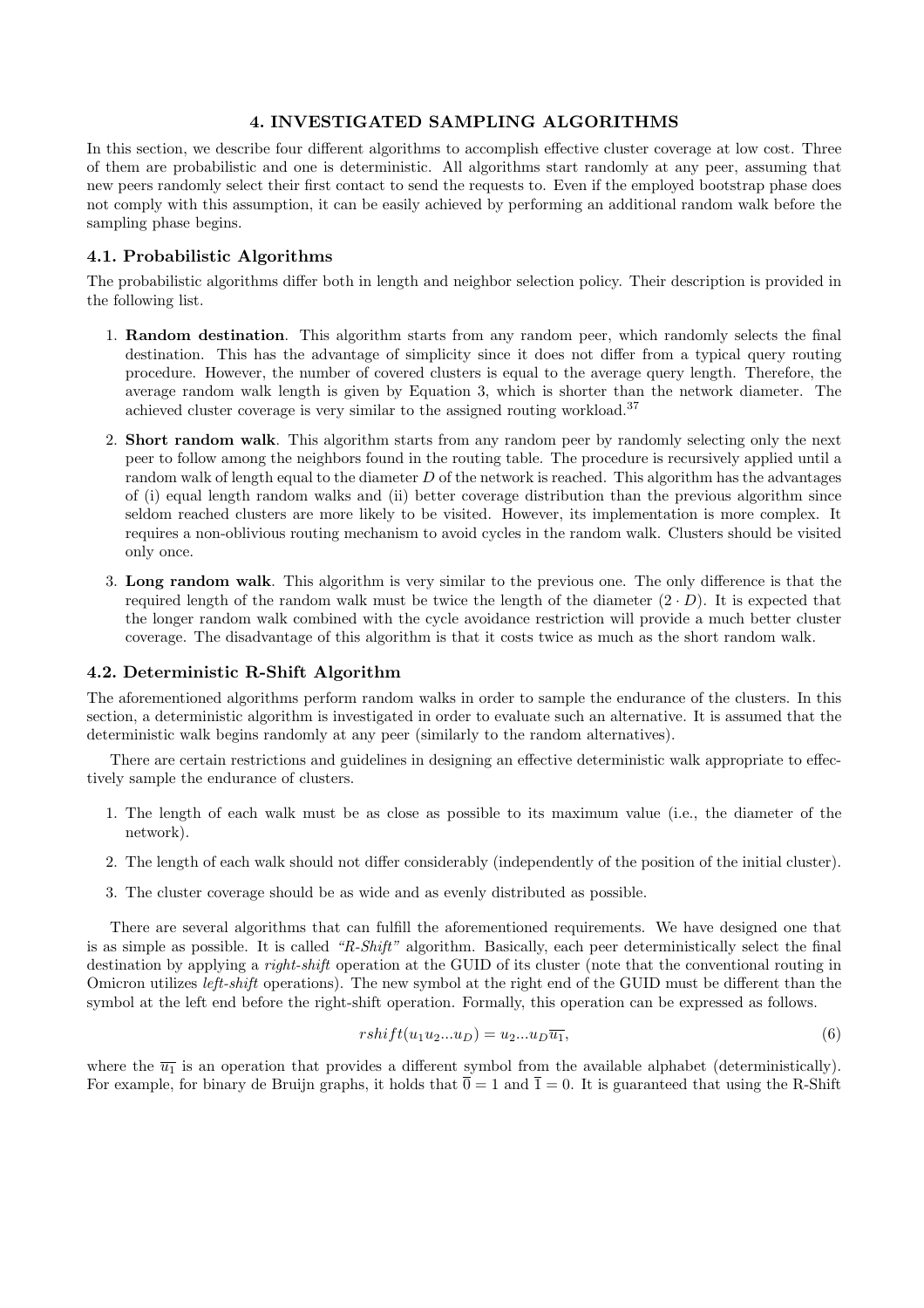algorithm all the clusters will be included in the sampling since Equation 6 provides a direct and unique mapping of the input cluster to the output cluster.

This algorithm is graphically illustrated in Figure 4, which displays a de Bruijn(2, 4) digraph. Two different deterministic walks are shown. Assume that the two walks start at nodes (0011) and (0101), respectively. Thereby, the R-Shift algorithm produces the sequence  $(0011) \rightsquigarrow (0110) \rightsquigarrow (1100) \rightsquigarrow (1000) \rightsquigarrow (0001)$  for the first case, which is traversed by Msg1. Similarly, the sequence  $(0101) \rightsquigarrow (1010) \rightsquigarrow (1000) \rightsquigarrow (1001) \rightsquigarrow (0010)$ is traversed by Msg2. However, in certain cases the length of the path is smaller than the diameter, e.g.,  $(1101) \rightsquigarrow (1011) \rightsquigarrow (0110).$ 



Figure 4. Deterministic R-Shift algorithm.

The described algorithms have different inter-cluster communication cost that determines the sampling walk length. Table 1 summarizes this cost.

| <b>rapic 1.</b> Dailiphing algorithms routing cost. |                          |
|-----------------------------------------------------|--------------------------|
| Sampling algorithm $\parallel$                      | Expected walk length     |
| Random destination                                  | $D_{DB} - \frac{1}{k-1}$ |
| Short random walk                                   | $D_{DB}$                 |
| Long random walk                                    | $2 \cdot D_{DR}$         |
| R-Shift                                             | $\approx D_{DB}$         |

Table 1. Sampling algorithms routing cost.

## 5. EVALUATION

The evaluation has been performed by simulation experiments using the general purpose discrete event simulator for P2P overlay networks described in.<sup>38</sup> The constructed overlay network forms an Omicron network. In the involved operations participate mostly the Maintainers.

#### 5.1. Cluster Coverage

The most critical aspect we need to evaluate is the ability of the four sampling techniques to visit evenly each cluster of the network. Figure 5 provides the results for a specific Omicron configuration where the structured de Bruijn network is composed of 2048 clusters and the inter-cluster degree is  $k = 2$ . Figure 5(a) describes the coverage distribution (the number of times each cluster is sampled) for the random destination algorithm. Similar results are provided in Figure 5(b), Figure 5(c) and Figure 5(d) for the R-Shift algorithm, the short random walk algorithm and the long random walk algorithm, respectively.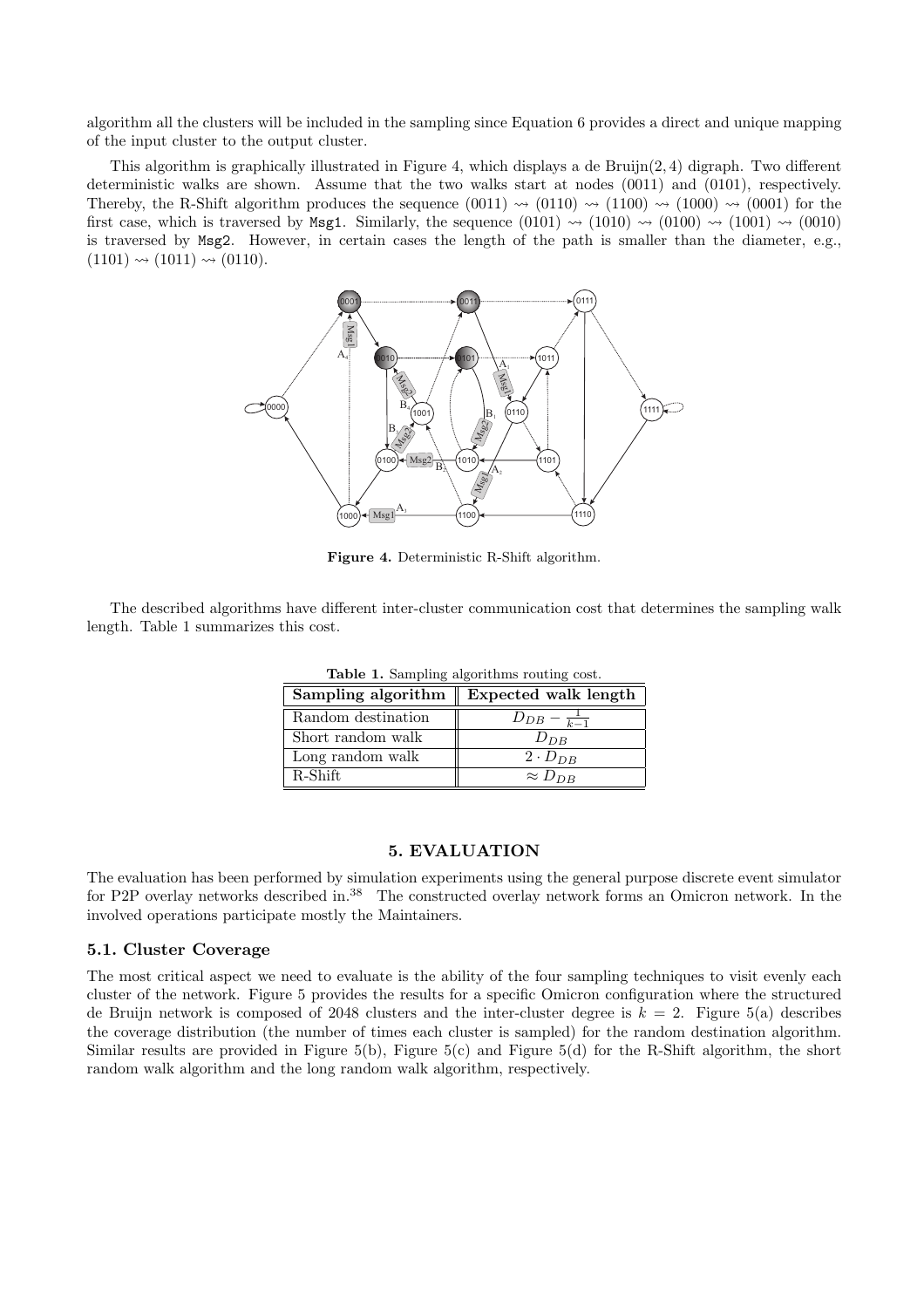

Figure 5. Sampling distribution using random walks.

As expected, the long random walk algorithm provides the most evenly distributed sampling where the majority of samples differ less than 10% from the mean value. The reason for this lies on the fact that more clusters are sampled at every join, which is combined with the cycle-removal mechanism (non-oblivious routing mechanism). Therefore, clusters that are seldom sampled by other algorithms have a higher probability of sampling by this algorithm.

Aiming at providing additional results on the ability of each algorithm to evenly sample the network clusters, further experiments have been performed. In these experiments, the size of the structured macro level (de Bruijn network) is modified between 64 and 16, 384 clusters. For each experiment, a number of join requests is generated that is related to the size of the network and the utilized algorithm. The target is to generate approximately equal workload for all of the algorithms.

The quantity of interest in these experiments is the evaluation of the *standard deviation* of the cluster sampling distribution for each algorithm. Figure 6(a) summarizes the results of the experiments. It should be noted that the x-axis scales logarithmically in order to provide a more comprehensive view. As it can be observed, the long random walk algorithm achieves the smallest standard deviation for the complete range of the evaluated network sizes. Moreover, the short walk algorithm achieves better performance compared to the random destination algorithm as the network grows. The standard deviation of the R-Shift algorithm grows considerably more compared to the three probabilistic alternatives.

However, the standard deviation provides an absolute value for the effect. In many cases, it is more important to observe a relative metric that relates the standard deviation with the mean value. Such a metric is the coefficient of variation, which is defined as  $CV = \sigma/\mu$ , where  $\sigma$  is the standard deviation and  $\mu$  is the mean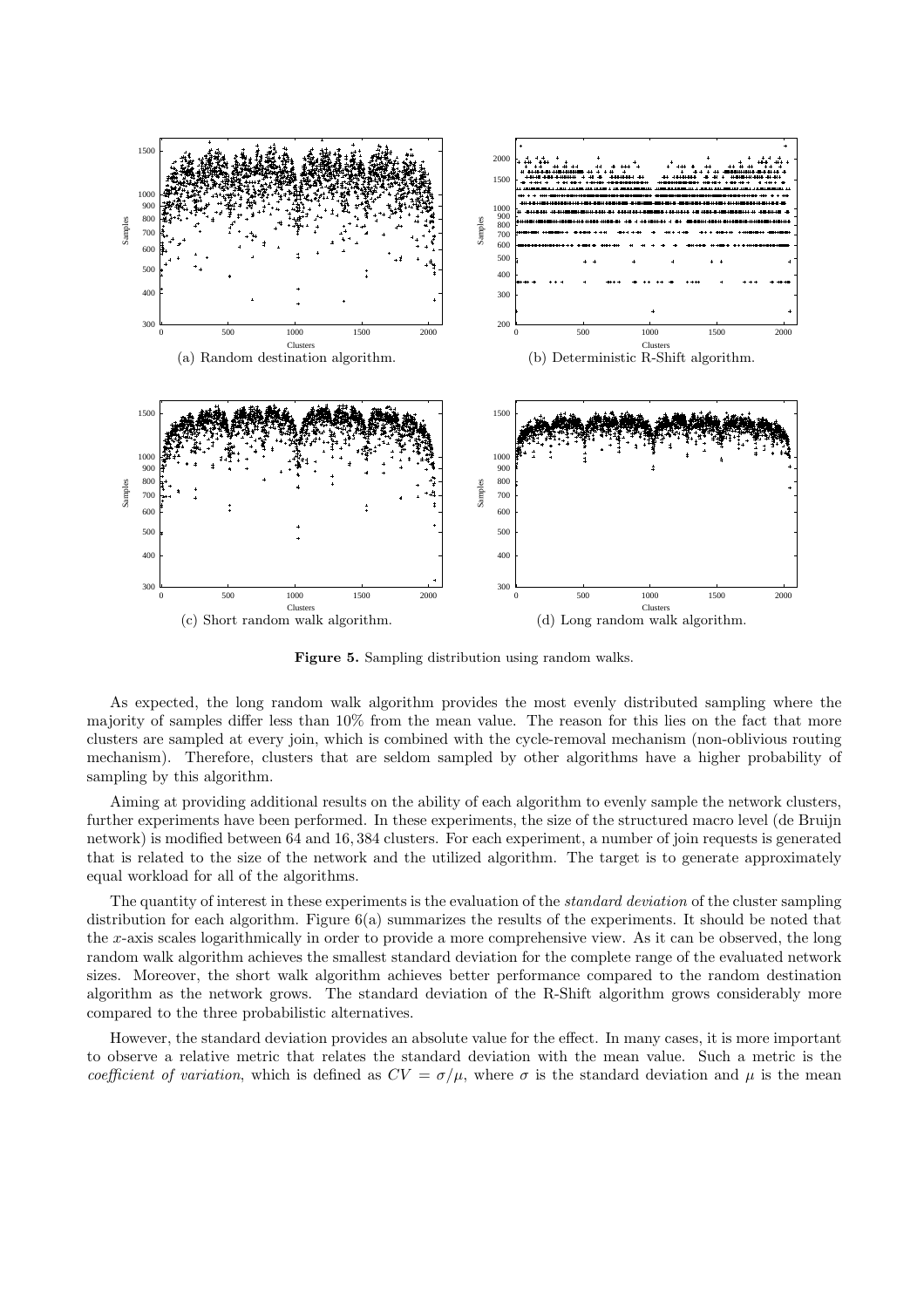

Figure 6. Cluster sampling in de Bruijn networks.

value. It should be noted that the mean value of the deterministic algorithm differed from the provided mean values set. Therefore, it is not included in the provided results. Figure 6(b) summarizes the results on the coefficient of variation. As it can be observed, the long random walk algorithm accomplishes always a coefficient of variation less than  $10\%$ . Also, it is interesting to notice the decreasing rate of CV for the short random walk algorithm. It can be stated that for very large network size, the performance of the short random walk algorithm approaches asymptotically the performance of the long random walk algorithm.

## 5.2. Cluster Sampling Inter-arrival Distribution

The aggregated behavior of the cluster sampling algorithms can be observed with the experiments performed in the previous sections. However, it is essential to evaluate how often each particular cluster is revisited in subsequent random walks.

Self-connected clusters (i.e., with GUID 111...1 or 000...0) are the least frequently involved clusters in the routing procedure,<sup>37</sup> which can also be observed in Figure 5. Further, by examining the details of the collected results, it has been noticed that clusters with GUID, e.g., (011001001) or (0110010011) or (01100100110) are among the most frequently visited clusters for each sampling algorithm (GUIDs with lack of "patterns" in their digit sequence).

Let us define each random walk experiment as a "round". The event of interest  $E_C$  is "how many random walks (rounds) are necessary until a particular cluster  $C$  is sampled". Such a quantity can provide vital information on whether the sampling algorithm is adequate for its need. Therefore, further experiments have been performed aiming to evaluate  $E_C$ . Collecting the experiment results for these clusters, the diagrams of Figure 7 have been drawn to show the probability that the particular cluster will be sampled after a certain number of sampling walks. In order to generate these measurements, the long random walk algorithm has been employed.

It is interesting to observe that the cluster sampling inter-arrival distribution can be closely approximated by an exponential distribution of the form  $f(x) = \lambda x^{-\lambda x}$ ,  $x \ge 0$ . The reason for such behavior can be explained as follows. Let us call  $V_C$  the event of interest, which is visiting a particular cluster  $C$  during a random walk.  $V_C$  is a *Bernoulli* random variable:

$$
g(x) = \begin{cases} g(0) = Pr\{V_C = 0\} = 1 - p, \\ g(1) = Pr\{V_C = 1\} = p, \end{cases}
$$
\n(7)

where  $p$  is the probability of success that depends on the cluster position in the digraph. Each random walk is an independent event. If we let X be the number of the performed events until a success occurs, then X is said to be a *geometric* random variable with parameter p. Its PMF is given by:

$$
h(n) = Pr\{X = n\} = (1 - p)^{n-1}p, \qquad n = 1, 2, \dots
$$
\n(8)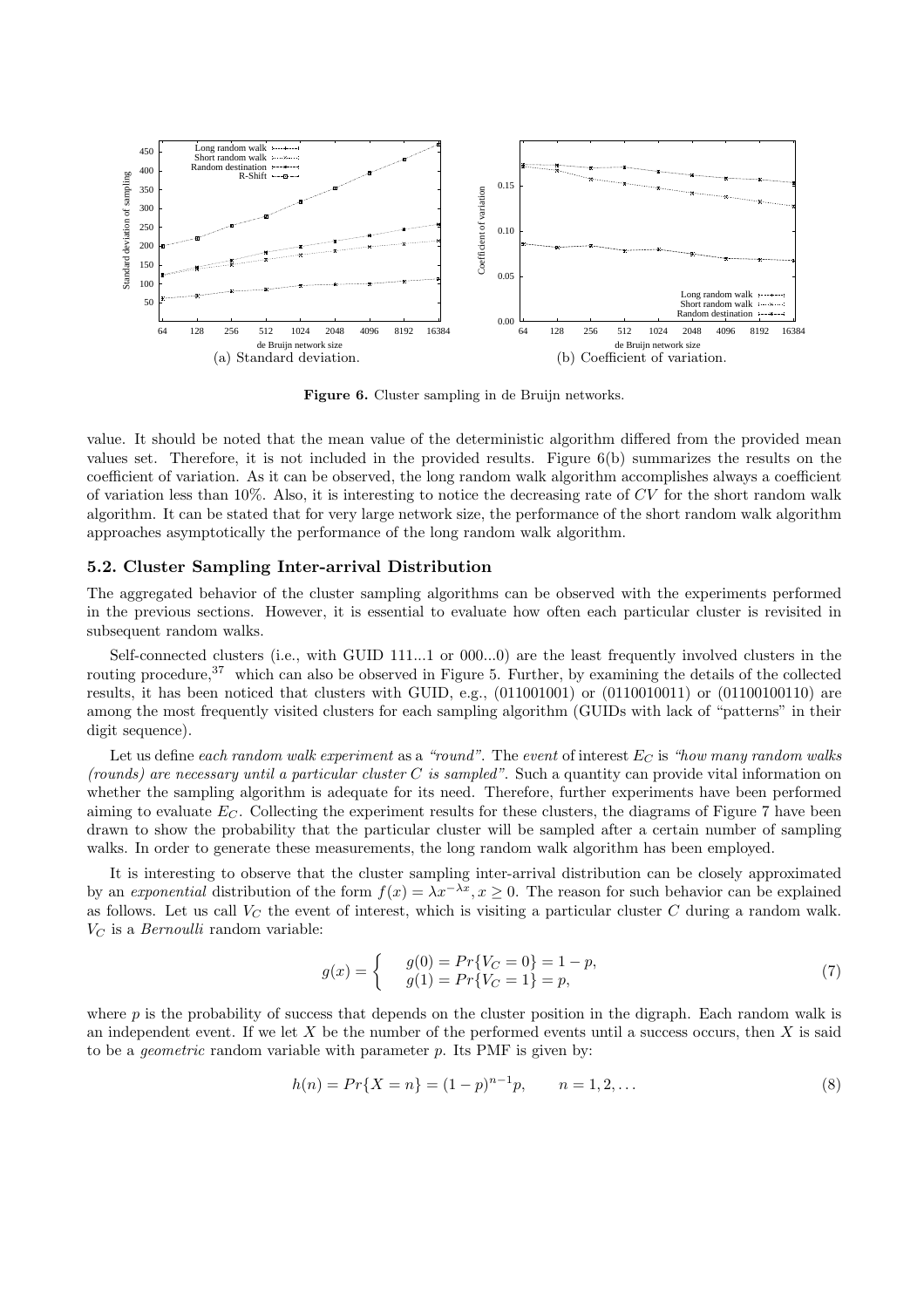

Figure 7. Cluster sampling inter-arrival distribution.

The geometric distribution is the discrete equivalent of the exponential distribution. Therefore, the cluster sampling inter-arrival distribution can be approximated well with the exponential distribution.

As it can be seen from the approximated rates of Figure 7, seldom visited clusters have a lower rate than frequently visited clusters. Also, as the size of the network gets larger, the approximated rates are getting smaller, which is expected since more clusters are available for sampling. However, the peer join rate is getting higher, providing the necessary lower bound for the sampling rate.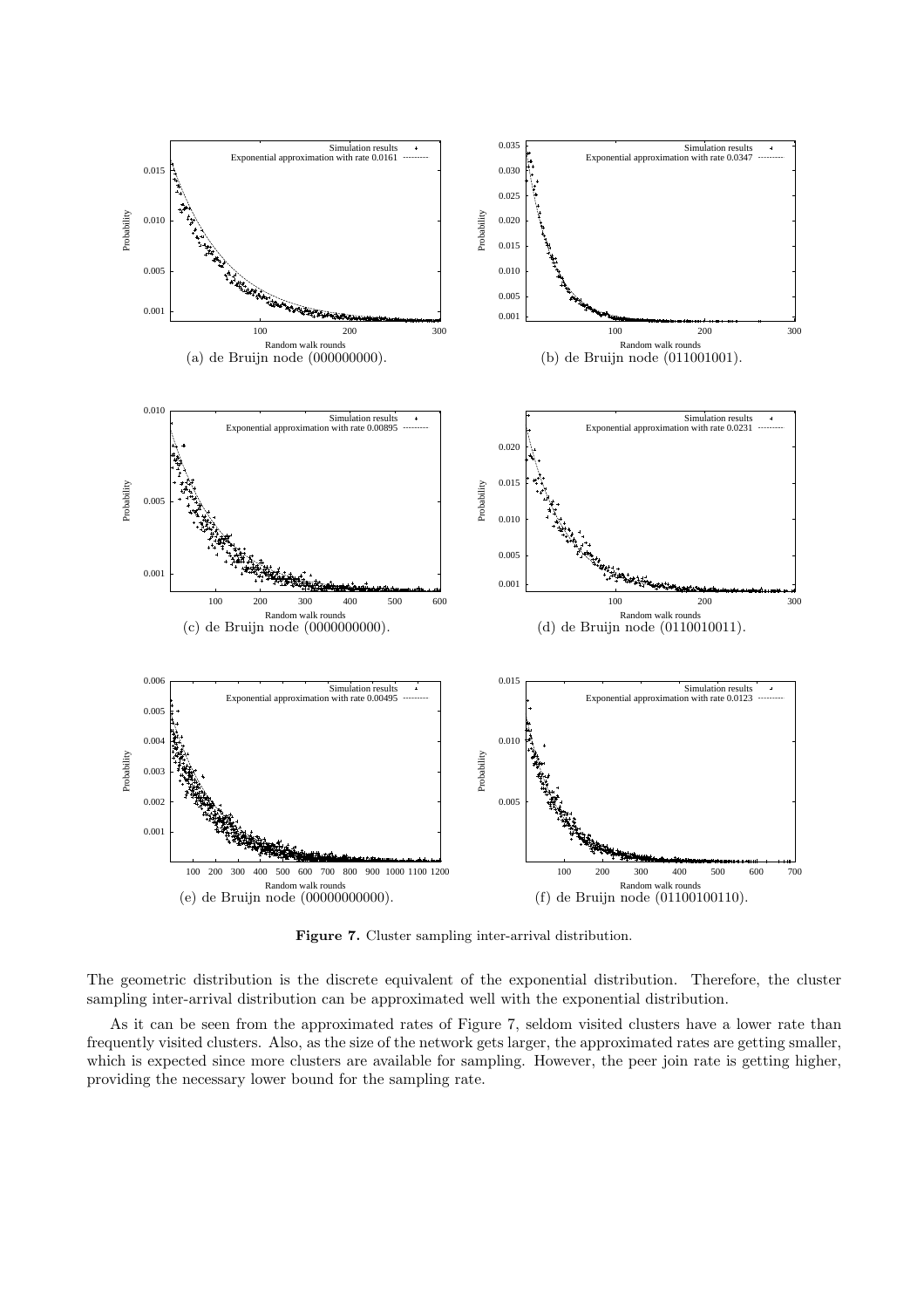## 6. CONCLUSIONS

Omicron is a hybrid overlay network that has been designed to meet several critical requirements for P2P systems. Omicron fits adequately to the needs of a great multitude of P2P based CDNs. In this paper, we have focused on the sampling mechanism of Omicron that has been employed in order to provide a well balanced and stable network. The maintenance overhead that is required to ensure network stability through cluster endurance has been evaluated with multiple sampling algorithms. Both deterministic and probabilistic algorithms have been employed where the latter showed better cluster coverage capabilities. In addition, the cluster sampling inter-arrival distributions have been estimated revealing an interesting distribution property that can be further exploited by analytical means to obtain a stochastically described P2P network.

In the future, we plan to investigate in detail the properties of the utilized sampling mechanisms as they are applied to different overlay networks. Sampling techniques are of a more general interest and can be applied to other quantities that cluster endurance. They fit well in the distributed nature of P2P systems where no central component exists. Their exploration is vital to develop efficient systems and frameworks that can be deployed in the context of decentralized CDN infrastructures.

## ACKNOWLEDGMENTS

This work has been partly supported by the European Union under the E-Next Project FP6-506869.

#### REFERENCES

- 1. T. Plagemann, V. Goebel, A. Mauthe, L. Mathy, T. Tureletti, and G. Urvoy-Keller, "From Content Distribution networks to content networks - Issues and Challenges," Computer Communications, ENEXT Special Issue , to appear in September 2005.
- 2. I. JTC1/SC29/WG11, "Coding of Moving Pictures and Audio, N4801: MPEG-21 Overview, version 4," 2002.
- 3. M. Day, B. Cain, G. Tomlinson, and P. Rzewski, "Internet RFC 3466: A Model for Content Internetworking (CDI)." http://www.faqs.org/rfcs/rfc3466.html, February 2003.
- 4. A. Oram, Harnessing the Power of Disuptive Technologies, O'Reilly, Sebastopol, CA, 2001.
- 5. "Gnutella." http://www.gnutella.com, 2005.
- 6. "eDonkey2000." http://www.edonkey2000.com, 2005.
- 7. I. Stoica, R. Morris, D. Liben-Nowell, D. Karger, M. F. Kaashoek, F. Dabek, and H. Balakrishnan, "Chord: A scalable Peer-to-Peer Lookup Service for Internet Applications," IEEE Transactions on Networking 11, pp. 17–32, February 2003.
- 8. S. Ratnasamy, P. Francis, M. Handley, R. Karp, and S. Schenker, "A scalable Content Addressable Network," in Proceedings of the 2001 Conference on Applications, Technologies, Architectures, and Protocols for Computer Communications, pp. 161–172, ACM Press, 2001.
- 9. Y. Cui and K. Nahrstedt, "Layered Peer-to-Peer Streaming," in Proceedings of the International Workshop on Network and Operating Systems Support for Digital Audio and Video (NOSSDAV03), pp. 162–171, June 2003.
- 10. X. Jiang, Y. Dong, D. Xu, and B. Bhargava, "Gnustream: a P2P media streaming system prototype," in Proceedings of the International Conference on Multimedia and Expo (ICME) 2, July 2003.
- 11. M. Hefeeda, A. Habib, B. Botev, D. Xu, and B. Bhargava, "PROMISE: Peer-to-Peer Media Streaming Using CollectCast," in Proceedings of the ACM Multimedia, November 2003.
- 12. M. Zink and A. Mauthe, "P2P Streaming using Multiple Description Coded Video," in Proceedings of the 30th EUROMICRO Conference, September 2004.
- 13. H. Deshpande, M. Bawa, and H. Garcia-Molina, "Efficient Topology-Aware Overlay Network," in Proceedings of the 1st Workshop on Hot Topics in Networks, October 2002.
- 14. H. Deshpande, M. Bawa, and H. Garcia-Molina, "Streaming live media over a peer-to-peer network," Technical Report 2001-31, Stanford University, 2001.
- 15. A. Nicolosi and S. Annapureddy, "P2PCast: A Peer-to-Peer Multicast Scheme for Streaming Data," in Proceedings of IRIS Student Workshop, MIT, October 2003.